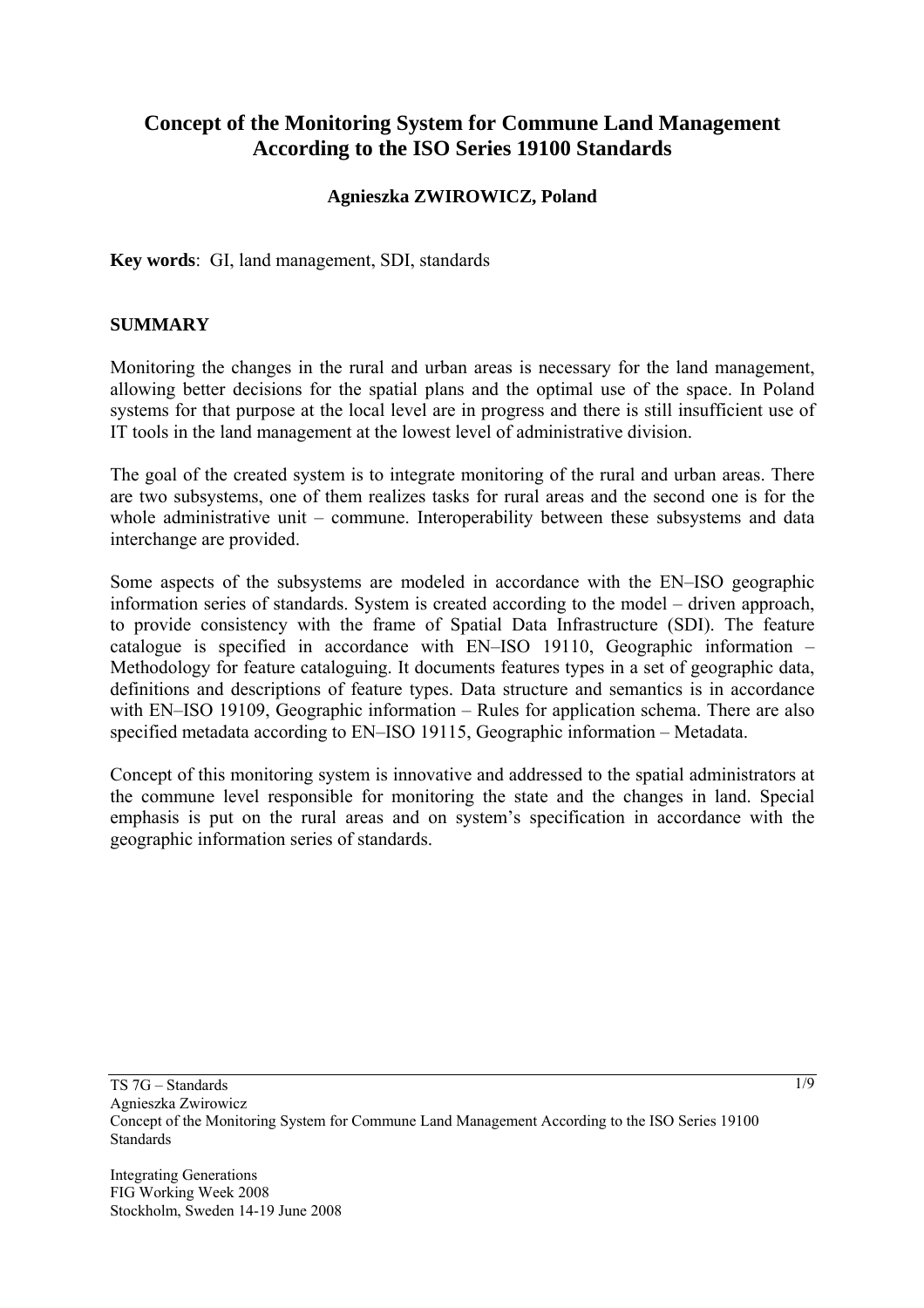# **Concept of the Monitoring System for Commune Land Management According to the ISO Series 19100 Standards**

# **Agnieszka ZWIROWICZ, Poland**

# **1. INTRODUCTION**

In Poland systems that would help to monitor changes in land are in progress. There is still insufficient use of IT tools in the land management at the lowest level of administrative division. The goal of the author's system is to integrate monitoring of the rural and urban areas. There are two subsystems, one of them realizes tasks for rural areas and the second one is for the whole administrative unit – commune.

There is interoperability between these two subsystems. Interoperability means (PN-EN-ISO 19101:2005) the ability of the subsystems to provide information sharing and inter-application co-operative process control. Functional unists can communicate, execute programs and transfer data. But to built interoperable data infrastructure there must be semantic interoperability. Features types must be defined and the relationships between them. To provide interoperable data infrastructure the monitoring system should be in accordance with the ISO series 19100 standards.

# **2. CONCEPTUAL MODELlNG OF THE MONITORING SYSTEM'S DATASETS**

Conceptual modeling can be defined as the complete, precise, unique and independent upon software platforms formulation of a system model in a form of application schemas. It guarantees uniformity, agreement and consistency of applications on different platforms and in different environments.

# **2.1 Feature cataloguing**

The feature catalogue should present the abstraction of the reality in some sets of the geographic data as a defined classification of phenomena. Feature catalogues define the types of features, their operations, attributes and relationships. They provide better understanding of the content and meaning of the data. Feature catalogue can reduce costs of data acquisition and simplify the process of product specification for geographic datasets. In Poland classifications of features in datasets in spatial planning (Fig. 1a, b) and especially for rural planning differ and are partly, because there are still not catalogued domains and harmonization is needed.

Standard (ISO/DIS 19110, 2001) allows to built some framework and harmonize existing feature catalogues.

Fig. 2 presents the excerpt of the feature catalogue of the subsystem for rural area.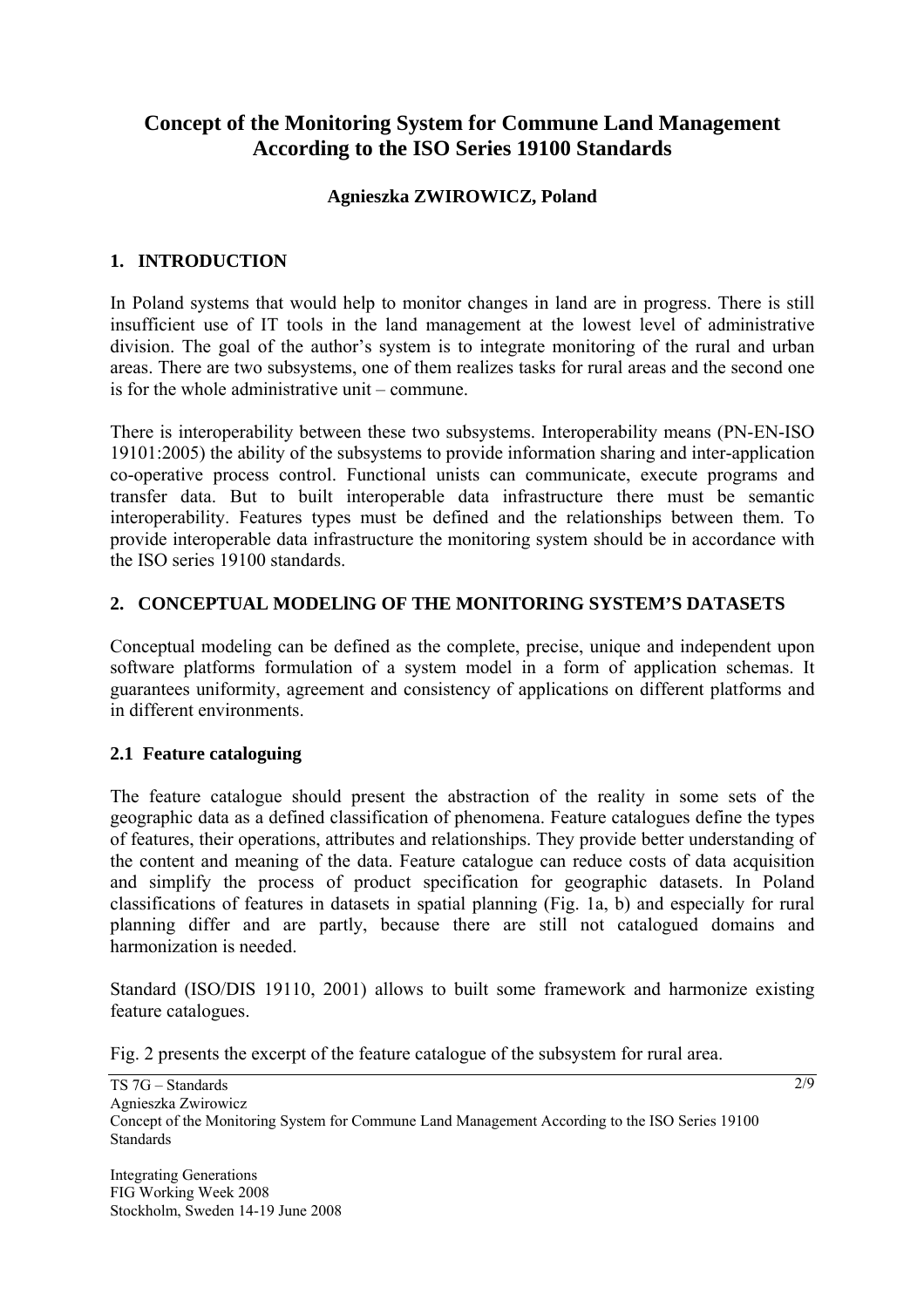### **2.2 Standardized method of creating application schemas**

The feature catalogue can be the base for application schemas. Application schemas facilitate the acquiring, processing, analyzing, accessing and transferring of geographic data between different users, systems and locations. In this paper application schemas provide the description of the data structure required by two subsystems, one for the rural areas and the second one for the whole administrative unit – commune.



**Fig. 1a** The example of the feature classification (PN-B-01027, 2002)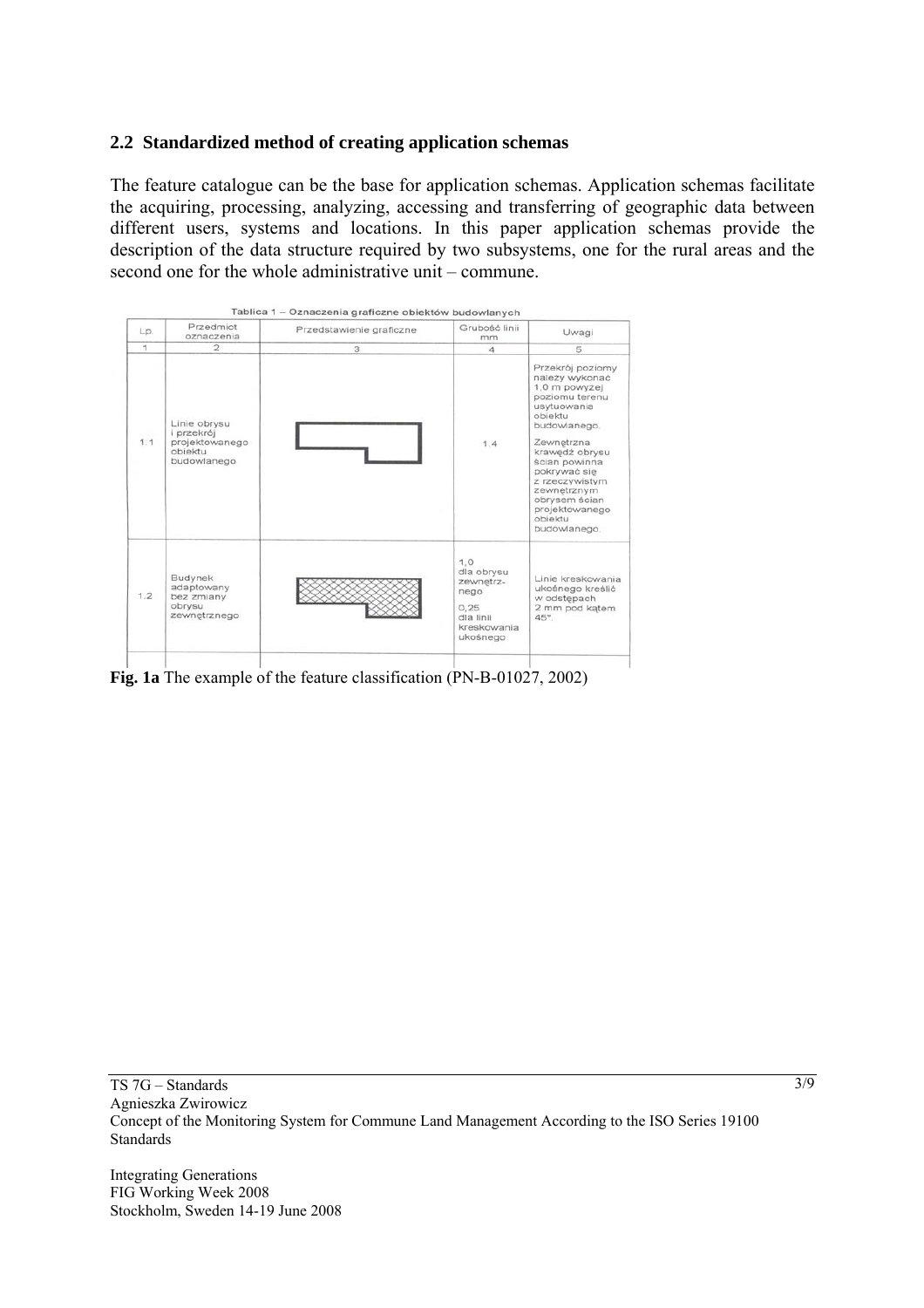| $\overline{2}$ | TERENY ZABUDOWY USŁUGOWEJ                                                                           |    |  |                                             |
|----------------|-----------------------------------------------------------------------------------------------------|----|--|---------------------------------------------|
| 2.1            | Tereny zabudowy usługowej                                                                           | Ū  |  | - kolor czerwony                            |
| 2.2            | Tereny sportu i rekreacji                                                                           | US |  | – kreskowanie<br>zielono-<br>- czerwone     |
| 2.3            | Tereny rozmieszczenia obiektów<br>handlowych o powierzchni sprzedaży<br>powyżej 2000 m <sup>2</sup> | UC |  | – kreskowanie<br>czerwono-<br>- ciemnoszare |

**Fig. 1b** The example of the feature classification (Rozporządzenie…, 2002)

Each application schema can be integrated with different schemas, which are described in ISO series 19100 standards. Fig. 3 shows the land cover application schema which is integrated with the spatial schema  $\overline{(PN - EN - ISO 19107, 2005)}$ . For feature class "land cover" geometric type GM\_surface is chosen.

#### **FEATURE CATALOGUE**

| Name:                       | Feature catalogue of subsystem RA          |                                                                   |  |
|-----------------------------|--------------------------------------------|-------------------------------------------------------------------|--|
| Scope:                      | Monitoring system of urban and rural areas |                                                                   |  |
| Version no.:                | 12                                         |                                                                   |  |
| Version date:               | 2008-02-25                                 |                                                                   |  |
| Definition source:          |                                            |                                                                   |  |
| Feature catalogue producer: |                                            | Agnieszka Zwirowicz<br>University of Warmia and Mazury<br>Olsztyn |  |

#### **FEATURE TYPE**

| Stagnant water          |
|-------------------------|
|                         |
| PT W1                   |
|                         |
| kind of reservior, name |
| 1S On                   |
|                         |

Integrating Generations FIG Working Week 2008 Stockholm, Sweden 14-19 June 2008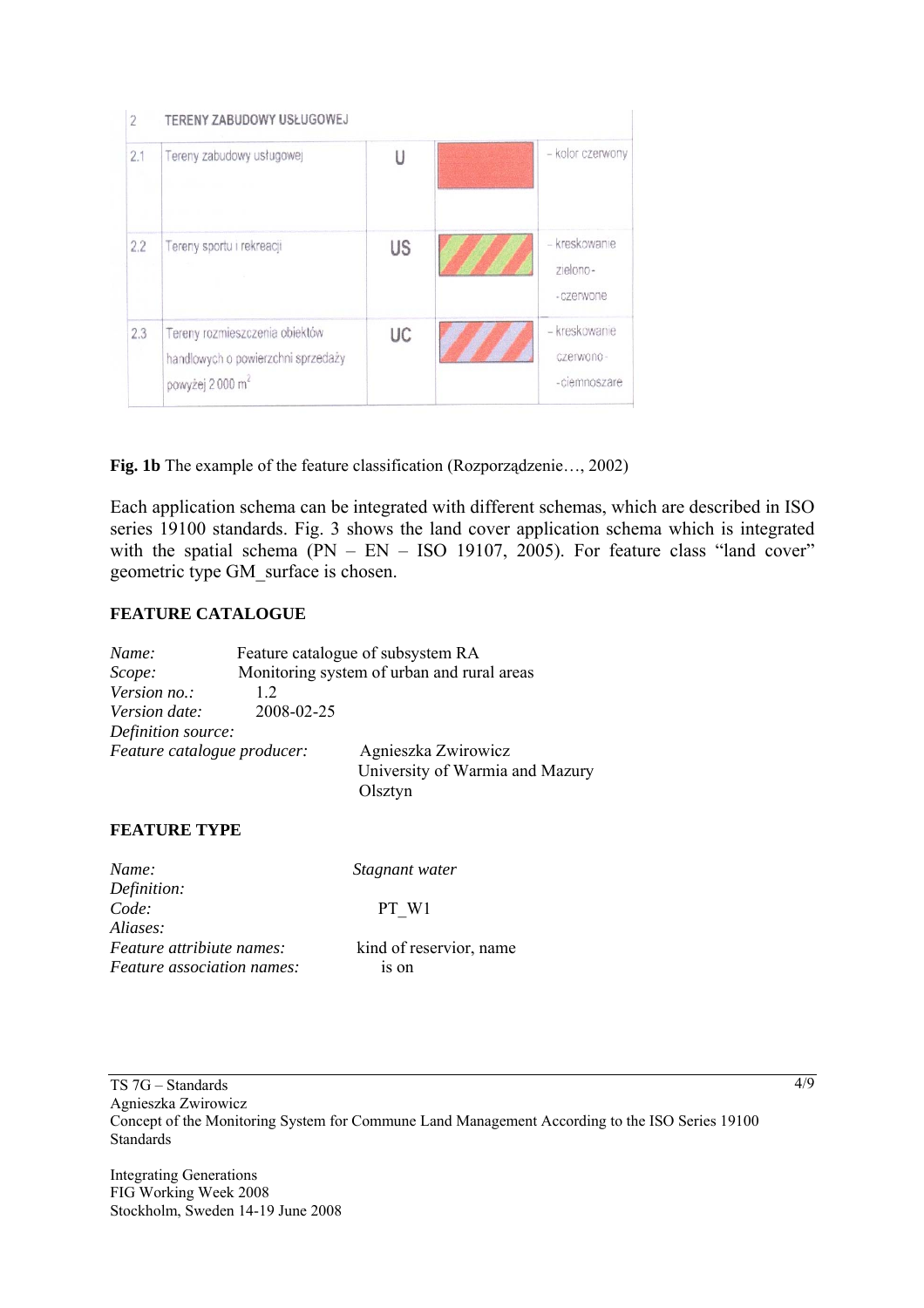#### **FEATURE ATTRIBUTE**

| Name:<br>Code:                                                                    |                                        | kind of reservior<br><b>PT W100</b> |  |
|-----------------------------------------------------------------------------------|----------------------------------------|-------------------------------------|--|
| Value data type:                                                                  | character                              |                                     |  |
| Value measurement unit:<br>Value domain type:<br><i>Feature attribute values:</i> | $1$ ( $\degree$ enumerated $\degree$ ) |                                     |  |
| Label<br>lake                                                                     | Code                                   | Definition                          |  |

**Fig. 2** The excerpt of the feature catalogue of the subsystem for rural area

#### **2.3 Concept of the metadata**

pond 2

Considering that datasets of the two subsystems could be used by many users, a structure for describing data is needed. This structure provides the proper characteristic of the data of the subsystems: the identification, the extent, the quality, the spatial reference, the distribution of digital geographic data. Fig. 4 shows metadata packages of the monitoring system of the rural areas. For each package is UML diagram (Jacobson, 2005) and data dictionary (Table 1.) which describe the characteristics of the metadata.



**Fig.3** Application schemas' integration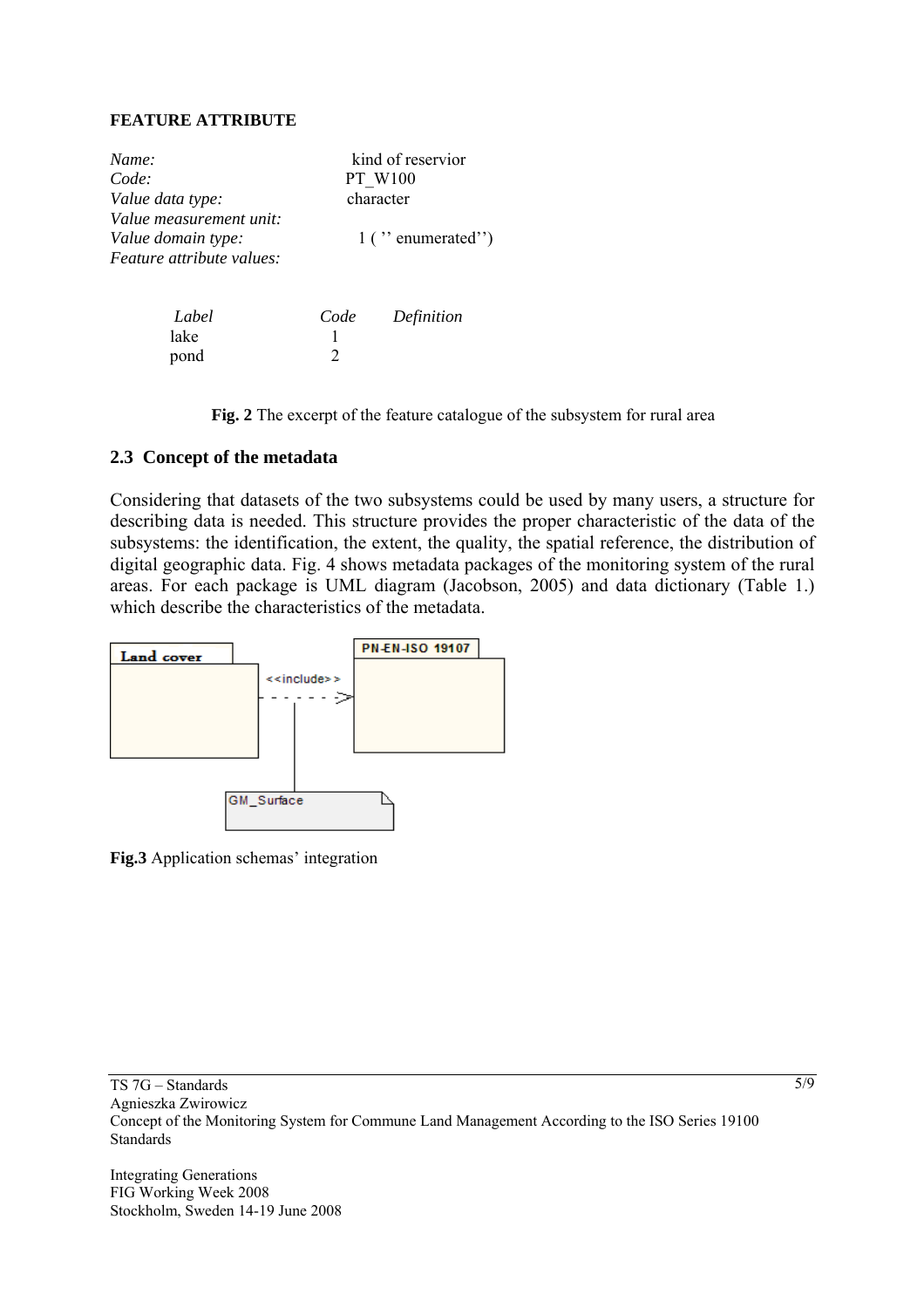

**Fig. 4** Metadata packages of the monitoring system of the rural areas

**Table 1**. Dictionary for Metadata entity set information in accordance with (PN – EN – ISO 19115, 2005)

| No.              | <b>Name</b>               | <b>Definition</b>                       | Data type |
|------------------|---------------------------|-----------------------------------------|-----------|
| $\mathbf{1}$ .   | MD Metadata               | Root entity, which defines Class        |           |
|                  |                           | metadata about resources                |           |
| 2.               | contact                   | Party responsible for the Class         |           |
|                  |                           | metadata information                    |           |
| 3.               | DateStamp                 | Date that the metadata was Class        |           |
|                  |                           | created                                 |           |
| $\overline{4}$ . | Role name:                | Digital representation of Association   |           |
|                  | SpatialRepresentationInfo | spatial information in the              |           |
|                  |                           | dataset                                 |           |
| 5.               | Role name:                | Description of the spatial Association  |           |
|                  |                           | and temporal reference                  |           |
|                  | ReferenceSytemInfo        | systems used in the dataset             |           |
| 6.               | Role name:                | basic information abort the Association |           |
|                  | identificationInfo        | resources to which the                  |           |
|                  |                           | metadata applies                        |           |

TS 7G – Standards

Agnieszka Zwirowicz

Concept of the Monitoring System for Commune Land Management According to the ISO Series 19100 Standards

Integrating Generations FIG Working Week 2008 Stockholm, Sweden 14-19 June 2008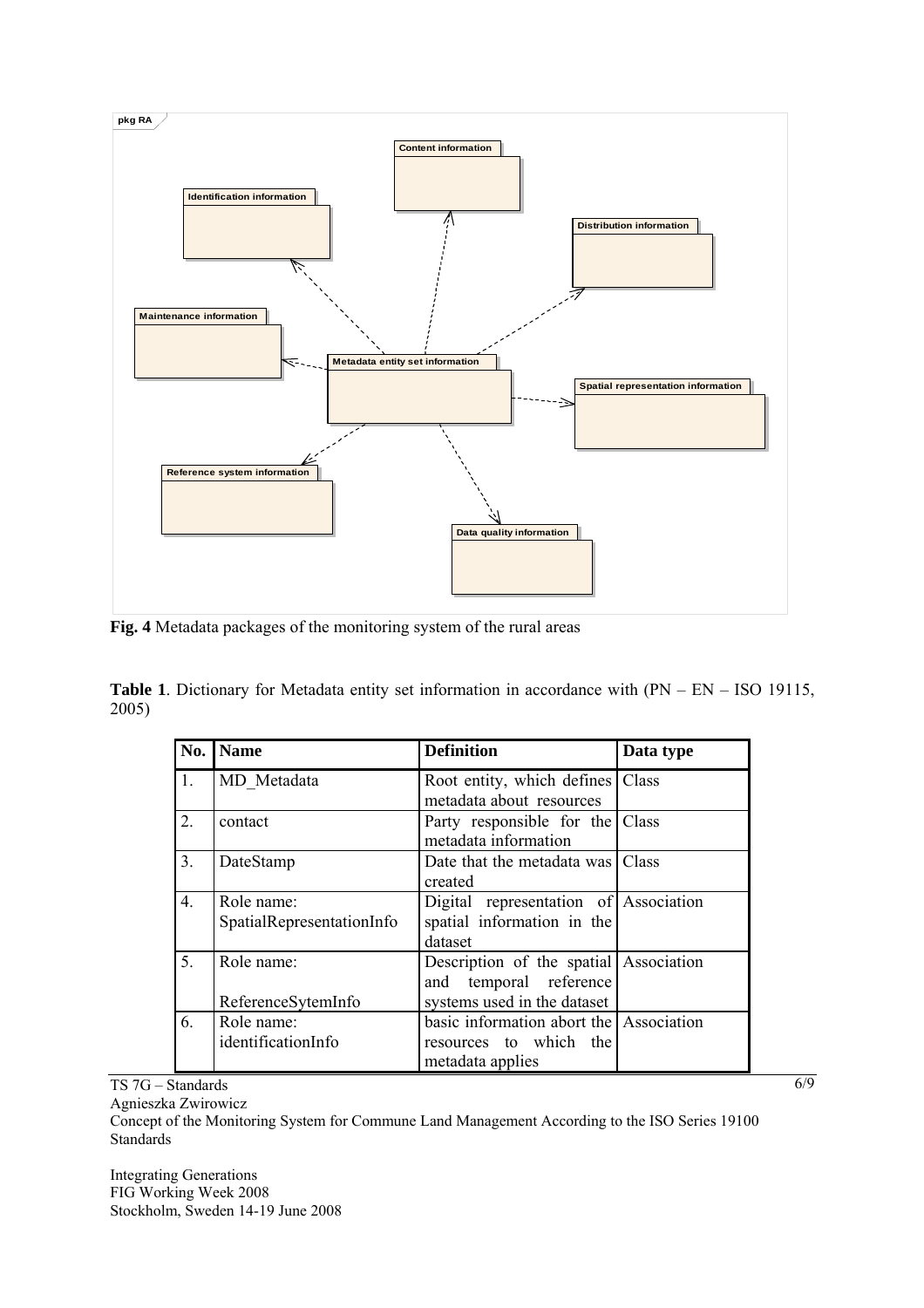| No. | <b>Name</b>                     | <b>Definition</b>                                                                                                               | Data type           |
|-----|---------------------------------|---------------------------------------------------------------------------------------------------------------------------------|---------------------|
| 7.  | Role name:<br>ContentInfo       | Provides information abort Association<br>the feature catalogue and<br>describes the coverage and<br>image data characteristics |                     |
| 8.  | Role name:<br>DistributionInfo  | Provides information abort Association<br>the distributor and options<br>for obtaining the resources                            |                     |
| 9.  | Role name:<br>DataQualityInfo   | Provides<br>assessment of quality of a<br>resources                                                                             | overall Association |
| 10. | Role name:<br>metadaMaintenance | Provides information about Association<br>the frequency of metadata<br>updates and the scope of<br>the updates                  |                     |

# **3. THE MONITORING SYSTEM AND SDI**

The monitoring system, which is in accordance with the ISO series 19100 standards, can deal with web services (prCEN/TR 15449, 2006) and be both the data producer (Fig. 5a) and the data user (Fig 5b).

Metadata of the subsystems are placed in the catalogue servers, the application schemas provide reaching the consensus about data structure and are base for the transport and storage of geographic information in XML/GML.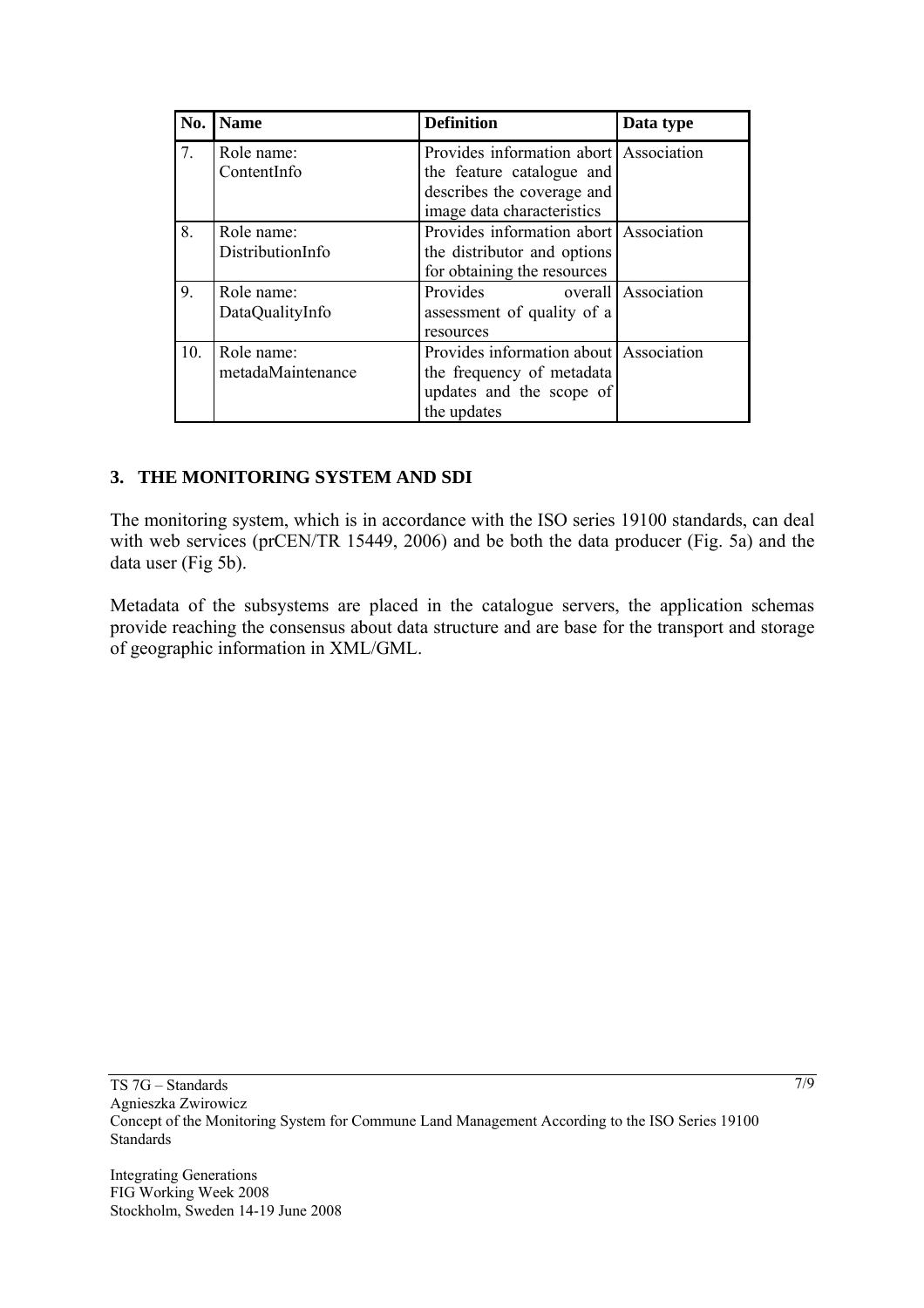

**Fig. 5a** The subsystem of the monitoring system for the rural areas as the data producer



**Fig. 5b** The subsystem of the monitoring system for the rural areas as the user of data